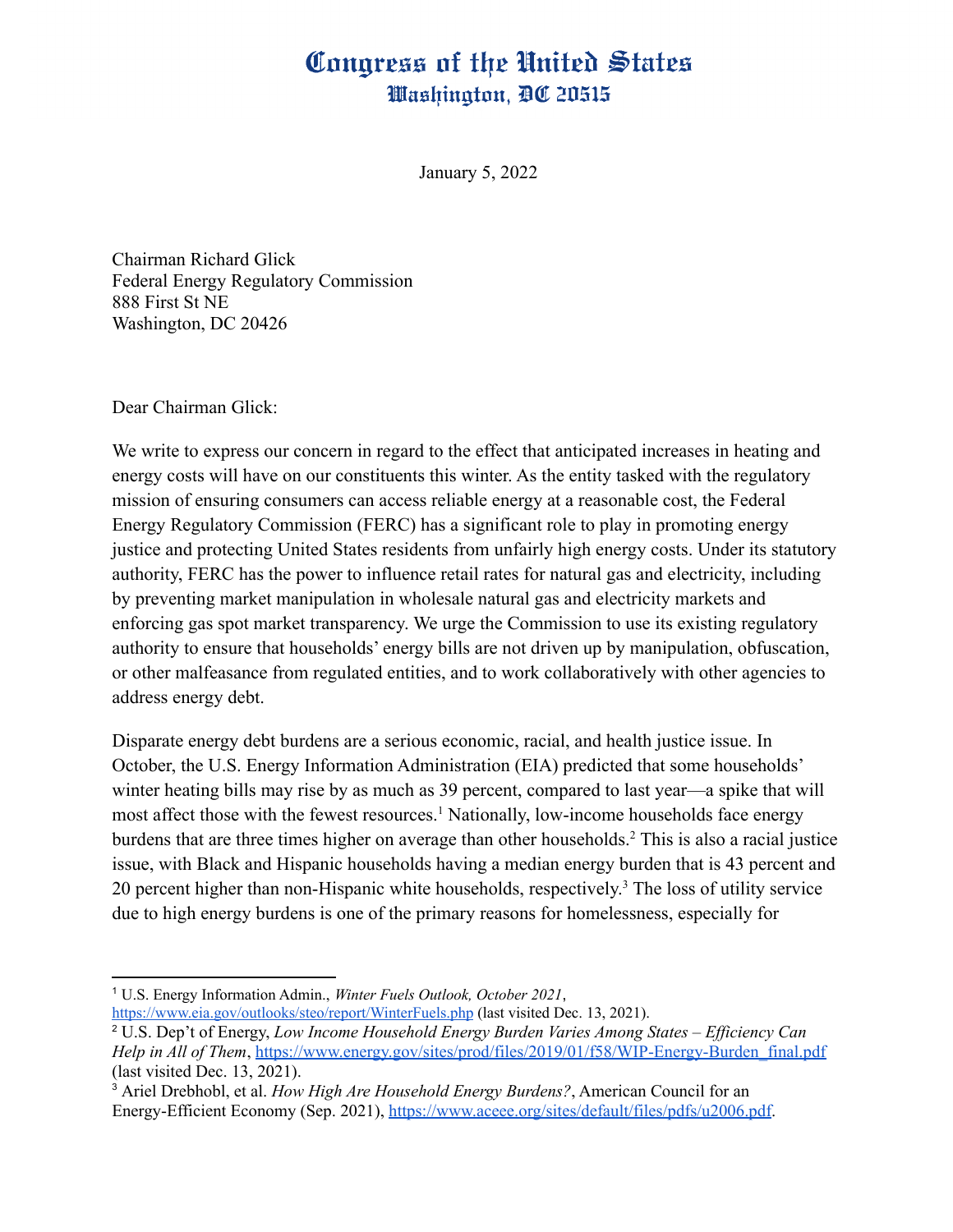families with children.<sup>4</sup> Accordingly, during this pandemic, the loss of utility service and resulting homelessness directly led to higher COVID-19 death and infection rates among vulnerable populations.<sup>5</sup>

There are many overlapping factors leading to this rise in energy prices, including profiteering from oil and gas companies and high oil and gas exports. Additionally, as families across the country struggle to pay their utility bills, utility companies received significant federal support during the pandemic. Sixteen utilities received a combined \$1.25 billion in financial support through the *Coronavirus Aid, Relief, and. Economic Security Act*, and some utilities have seen soaring profit margins during the pandemic.<sup>6,7</sup> NextEra Energy, for example, dedicated a combined \$2.7 billion to CEO compensation and shareholder dividends between April 2020 and June 2021.<sup>8</sup>

For too long, the federal government has allowed too many utility companies to put profit above the public. We have a responsibility to ensure that everyone has access to safe living conditions, and we cannot let corporate greed or a quest for profit get in the way of fundamental human rights.

With high winter energy costs, the ongoing threat of the pandemic, and racial and economic justice issues surrounding energy debt, we urge FERC to use its existing statutory authority to better protect consumers from energy market manipulation. FERC should use existing statutory authority to provide more transparency on gas spot markets to protect consumers from companies that use hidden prices to set or manipulate energy costs on a non-competitive basis.<sup>9</sup>

Additionally, should prices increase this upcoming winter, FERC must closely monitor wholesale natural gas and electricity market activity to determine if any market participants are engaging in market manipulation or other violations.

<sup>4</sup> Energy Efficiency for All, *Reducing Energy Burdens*[,](https://www.energyefficiencyforall.org/issues/reducing-energy-burdens/)

<sup>5</sup> Nat'l Bureau of Econ. Research, *Housing Precarity & the COVID-19 Pandemic: Impacts of Utility Disconnection and Eviction Moratoria on Infections and Deaths Across US Counties,* <https://www.nber.org/papers/w28394> (last visited Dec. 12, 2021). <https://www.energyefficiencyforall.org/issues/reducing-energy-burdens/> (last visited Dec. 13, 2021).

<sup>6</sup> Tom Perkins, *Why Michigan utilities saw profits soar during the pandemic*, Detour Detroit (Mar. 29, 2021), <https://detourdetroiter.com/why-michigan-utilities-saw-profits-soar-during-the-pandemic/>.

<sup>7</sup> Jean Su and Christopher Kuveke, *Powerless in the Pandemic*, BailoutWatch (Sept. 2021),

<sup>&</sup>lt;sup>8</sup> Audrey Henderson, *Power shutoffs deepened pandemic toll while utilities collected millions in relief, Energy News* Network (Nov. 8, 2021)**[,](https://energynews.us/2021/11/08/power-shutoffs-deepened-pandemic-toll-while-utilities-collected-millions-in-relief/)** [https://bailout.cdn.prismic.io/bailout/973caeea-9a3f-4b46-bc1c-68eb8cf63b33\\_Powerless\\_Report\\_v5.pdf](https://bailout.cdn.prismic.io/bailout/973caeea-9a3f-4b46-bc1c-68eb8cf63b33_Powerless_Report_v5.pdf)

[https://energynews.us/2021/11/08/power-shutoffs-deepened-pandemic-toll-while-utilities-collected-millions-in-relief](https://energynews.us/2021/11/08/power-shutoffs-deepened-pandemic-toll-while-utilities-collected-millions-in-relief/) [/.](https://energynews.us/2021/11/08/power-shutoffs-deepened-pandemic-toll-while-utilities-collected-millions-in-relief/)

<sup>9</sup> Tyson Slocum, *Natural Gas Spot Prices in Need of Reform*, Public Citizen (June 1, 2021) <https://www.citizen.org/article/natural-gas-spot-prices-in-need-of-reform/> (last accessed Dec. 13, 2021).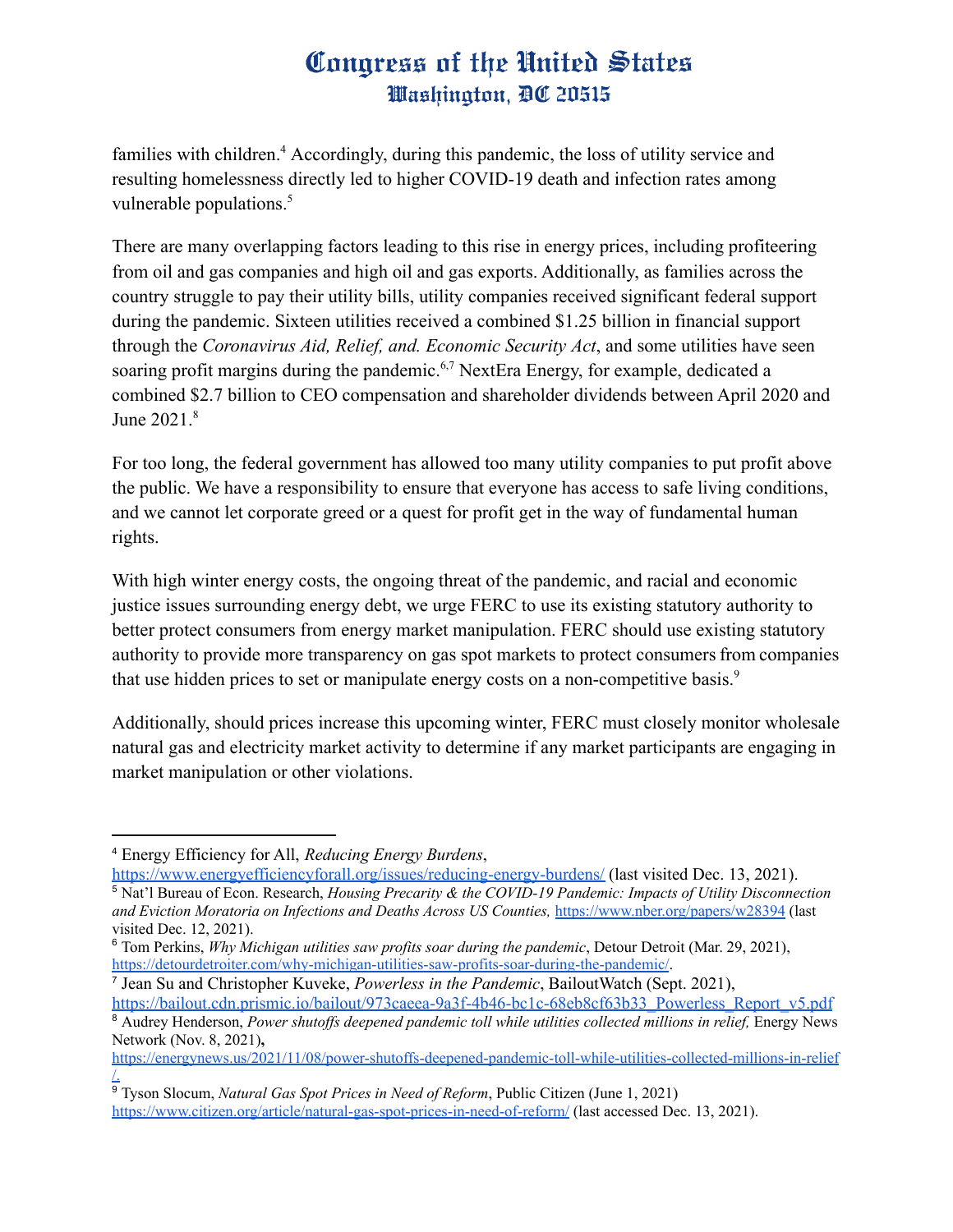Lastly, we are encouraged to see FERC's commitment to the creation of the Office of Public Participation and the appointment of Director Elin Katz to spearhead transparency and consumer participation in FERC proceedings. It is essential that FERC's Office of Public Participation engage consumers around how FERC can protect vulnerable households in the long-term by establishing new policies that limit harm from market manipulation, non-competitive gas transactions, and other activities that put private profit above public access to affordable energy.

We also recognize that numerous agencies—including the Department of Health and Human Services and the Department of Energy—have a collaborative role to play in supporting energy consumers and promoting energy justice. Almost two years into the coronavirus pandemic, families are experiencing immensely burdensome levels of utility debt that are approximately 67 percent higher than in the average year. <sup>10</sup> Electric utilities carried out more than one million disconnections during the pandemic, directly threatening the health and well-being of millions of Americans.<sup>11</sup> And according to a recent Census Bureau survey, nearly 30 percent of respondents reported either minimizing or altogether foregoing other households expenses like food and rent to pay their energy bills in the last year.<sup>12</sup> In addition to using FERC's standalone statutory authority, we encourage you to work as part of a whole-of-government response on this critical issue.

Thank you, and we look forward to working with you on this matter.

Sincerely,

Jamaal Bowman, Ed.D Member of Congress

Edward J Markey

Edward J. Markey United States Senator

Indebalde

Jan Schakowsky Member of Congress

<sup>10</sup> Gabe Cohen, *Thousands of Americans will still be without power and heat this winter despite call for utility companies to prevent shutof s*, CNN (Dec. 3, 2021),

<sup>11</sup> Jean Su and Christopher Kuveke, *Powerless in the Pandemic*, BailoutWatch (Sept. 2021), [https://www.cnn.com/2021/12/03/us/detroit-power-shutoff-energy-prices/index.html.](https://www.cnn.com/2021/12/03/us/detroit-power-shutoff-energy-prices/index.html)

<sup>12</sup> U.S. Census Bureau, *Household Pulse Survey, Week 39, 2021*, [https://bailout.cdn.prismic.io/bailout/973caeea-9a3f-4b46-bc1c-68eb8cf63b33\\_Powerless\\_Report\\_v5.pdf](https://bailout.cdn.prismic.io/bailout/973caeea-9a3f-4b46-bc1c-68eb8cf63b33_Powerless_Report_v5.pdf)

[https://www.census.gov/data/tables/2021/demo/hhp/hhp39.html#:~:text=For%20Week%2039%20the%20](https://www.census.gov/data/tables/2021/demo/hhp/hhp39.html#:~:text=For%20Week%2039%20the%20Census,weighted%20response%20rate%20of%205.4%25) [Census,weighted%20response%20rate%20of%205.4%25](https://www.census.gov/data/tables/2021/demo/hhp/hhp39.html#:~:text=For%20Week%2039%20the%20Census,weighted%20response%20rate%20of%205.4%25) (last visited Dec. 13, 2021).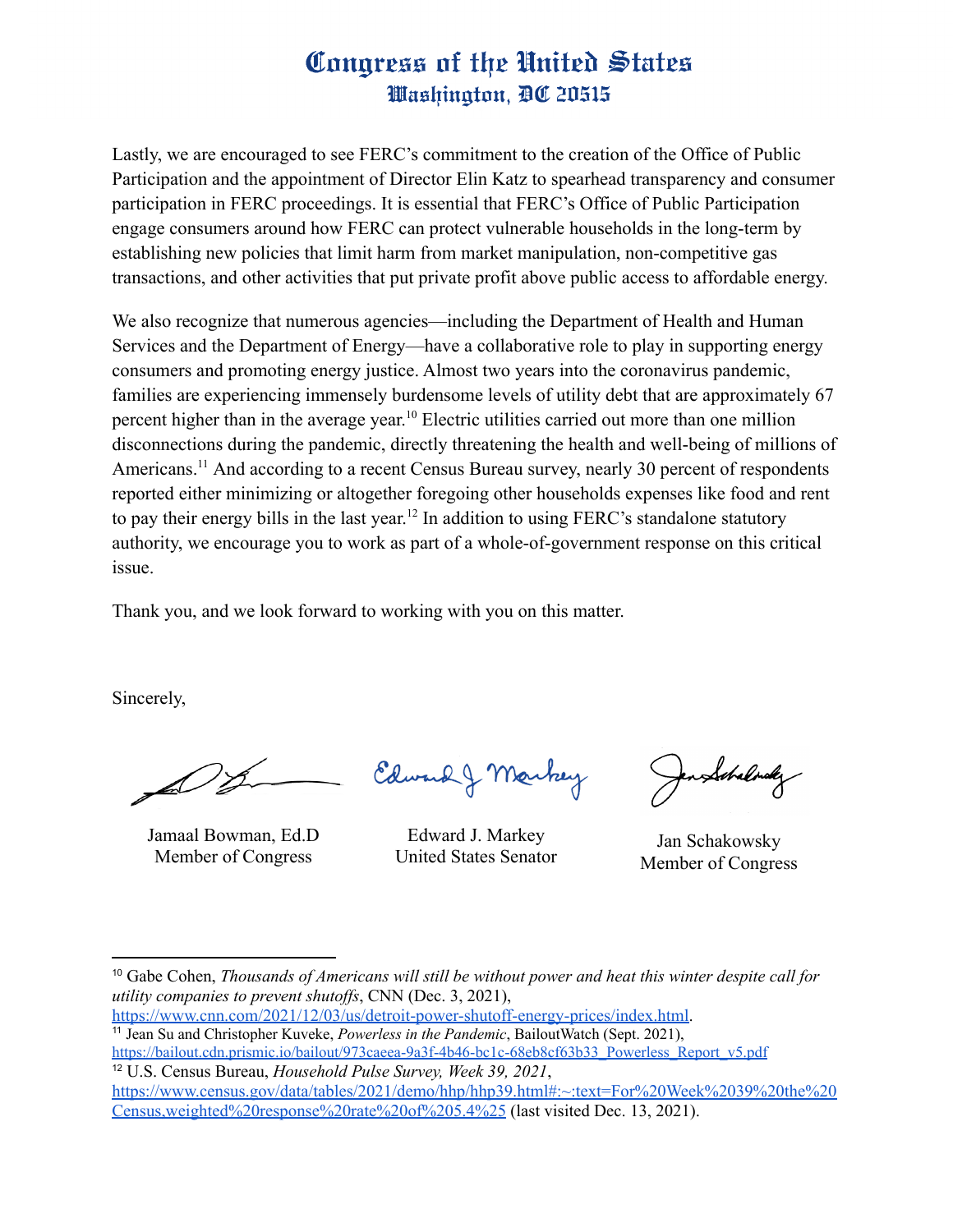$\sqrt{s}$ Richard Blumenthal United States Senator

/s/ Christopher S. Murphy United States Senator

 $\sqrt{s}$ Chris Van Hollen United States Senator

 $\sqrt{s}$ Ron Wyden United States Senator

 $\sqrt{s}$ André Carson Member of Congress

 $\sqrt{s}$ Danny K. Davis Member of Congress

 $\sqrt{s}$ Jesús G. "Chuy" García Member of Congress

 $\sqrt{s}$ Ro Khanna Member of Congress

 $\sqrt{s}$ Carolyn B. Maloney Member of Congress

 $\sqrt{s}$ Jerrold Nadler Member of Congress

 $\sqrt{s}$ Mark Pocan Member of Congress

 $\sqrt{s}$ Richard J. Durbin United States Senator

/s/ Jack Reed United States Senator

 $\sqrt{s}$ Elizabeth Warren United States Senator

 $\sqrt{s}$ Alma Adams, Ph.D. Member of Congress

 $\sqrt{s}$ David N. Cicilline Member of Congress

 $\sqrt{s}$ Adriano Espaillat Member of Congress

 $\sqrt{s}$ Jahana Hayes Member of Congress

/s/ James R. Langevin Member of Congress

 $\sqrt{s}$ James P. McGovern Member of Congress

 $\sqrt{s}$ Eleanor Holmes Norton Member of Congress

 $\sqrt{s}$ Ayanna Pressley Member of Congress

/s/ Kirsten Gillibrand United States Senator

/s/ Bernard Sanders United States Senator

 $\sqrt{s}$ Sheldon Whitehouse United States Senator

 $\sqrt{s}$ Cori Bush Member of Congress

 $\sqrt{s}$ Yvette D. Clarke Member of Congress

 $\sqrt{s}$ Dwight Evans Member of Congress

 $\sqrt{s}$ Pramila Jayapal Member of Congress

/s/ Stephen Lynch Member of Congress

/s/ Grace Meng Member of Congress

 $\sqrt{s}$ Alexandria Ocasio-Cortez Member of Congress

 $\sqrt{s}$ Jamie Raskin Member of Congress